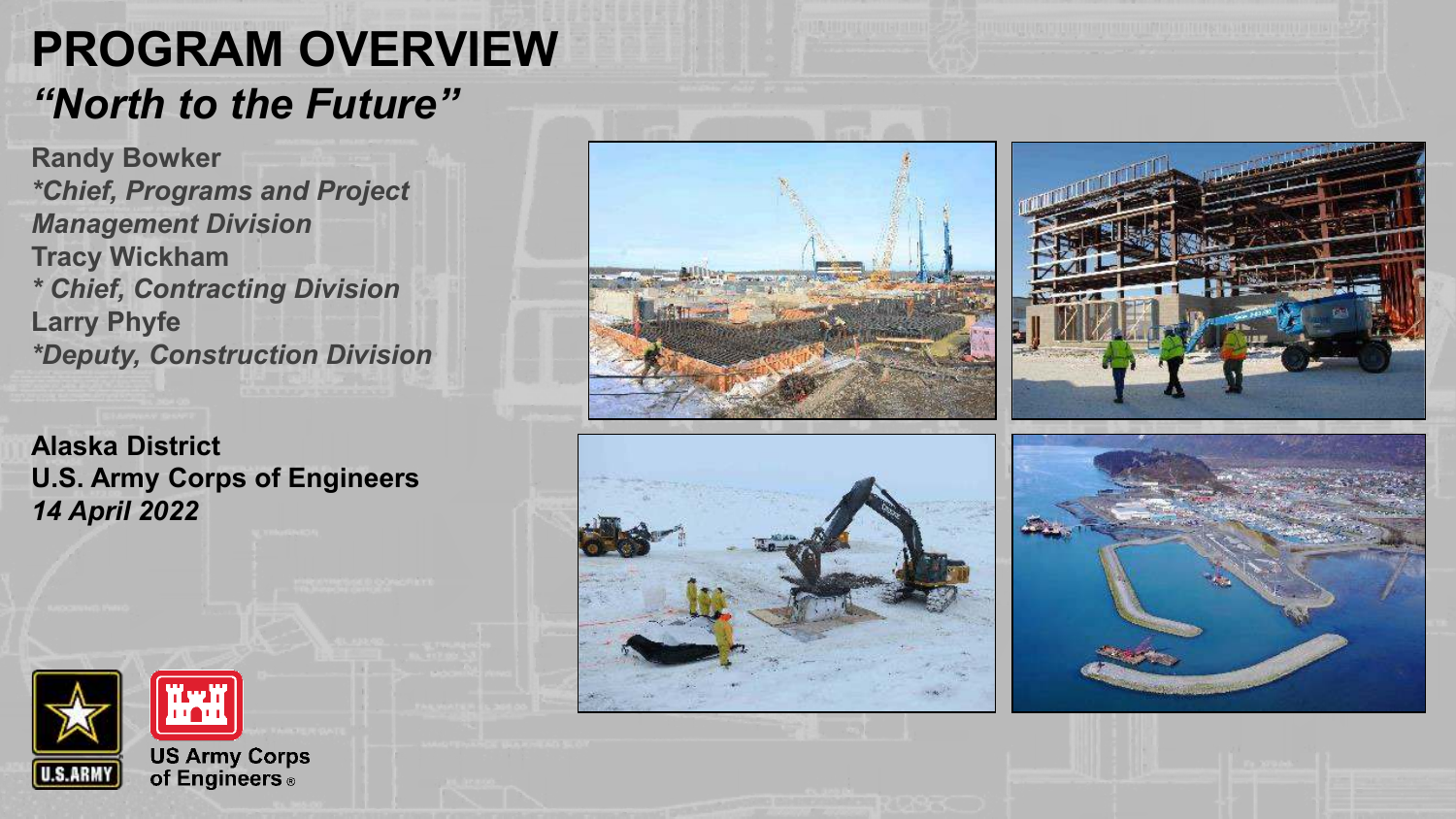

# **MILITARY CONSTRUCTION OPPORTUNITIES FISCAL YEAR 2022-26**



| <b>PROJECT / LOCATION</b>                             | <b>VALUE</b>    | <b>EXECUTION</b><br><b>STRATEGY</b> | <b>CONTRACT TYPE</b> | <b>SOLICITATION</b><br><b>TARGET</b> | <b>AWARD TARGET</b> |  |
|-------------------------------------------------------|-----------------|-------------------------------------|----------------------|--------------------------------------|---------------------|--|
| Missile Field 1 Expansion, Fort Greely                | \$8M - \$10M    | D/B/B                               | Set Aside            | 2QFY22                               | 3QFY22              |  |
| Extend Runway 16/34, JBER                             | \$225M - \$250M | D/B/B                               | Unrestricted         | <b>1QFY22</b>                        | 3QFY22              |  |
| Barracks, Fort Wainwright                             | \$70M - \$80M   | D/B                                 | Unrestricted         | 3QFY22                               | 4QFY22              |  |
| Dorm, Clear SFS                                       | $$55M - $65M$   | D/B                                 | Unrestricted         | 4QFY22                               | <b>1QFY23</b>       |  |
| Physical Readiness Fieldhouse, Fort Wainwright        | \$55M - \$65M   | D/B                                 | Unrestricted         | 4QFY23                               | <b>1QFY24</b>       |  |
| <b>AKARNG Readiness Center, JBER</b>                  | \$55M - \$65M   | <b>TBD</b>                          | Unrestricted         | 1QFY24                               | 2QFY24              |  |
| Maintenance Support Facility, Fort Greely             | $$50 - $60M$    | D/B                                 | Unrestricted         | 1Q/FY24                              | 2QFY24              |  |
| HC-130J Simulator Facility, JBER                      | $$15M - $20M$   | <b>TBD</b>                          | <b>TBD</b>           | 3QFY24                               | 4QFY24              |  |
| AKANG Base Supply Complex, JBER                       | \$20M - \$30M   | <b>TBD</b>                          | <b>TBD</b>           | 3QFY24                               | 4QFY24              |  |
| Barracks, Fort Wainwright                             | $$155M - $165M$ | D/B                                 | Unrestricted         | 4QFY24                               | <b>1QFY25</b>       |  |
| Automated Multipurpose Machine Gun Range, Donnelly TA | $$10M - $15M$   | D/B/B                               | Set Aside            | <b>1QFY25</b>                        | 2QFY25              |  |
| F-22 Fuels System, JBER                               | \$40M - \$45M   | D/B/B                               | Unrestricted         | <b>1QFY25</b>                        | 2QFY25              |  |
| Consolidate Munitions on Quarry Hill, Eielson AFB     | \$20M - \$25M   | <b>TBD</b>                          | <b>TBD</b>           | <b>1QFY25</b>                        | 2QFY25              |  |
| Red Flag JPARC Facility, Eielson AFB                  | \$20M - \$25M   | <b>TBD</b>                          | <b>TBD</b>           | <b>1QFY25</b>                        | 2QFY25              |  |
| Repair Building 1120 Pararescue Alert, Eielson AFB    | $$7M - $10M$    | <b>TBD</b>                          | <b>TBD</b>           | <b>1QFY25</b>                        | 2QFY25              |  |
| Barracks, Fort Wainwright                             | \$128M-\$138M   | D/B                                 | <b>TBD</b>           | 2QFY25                               | 4QFY25              |  |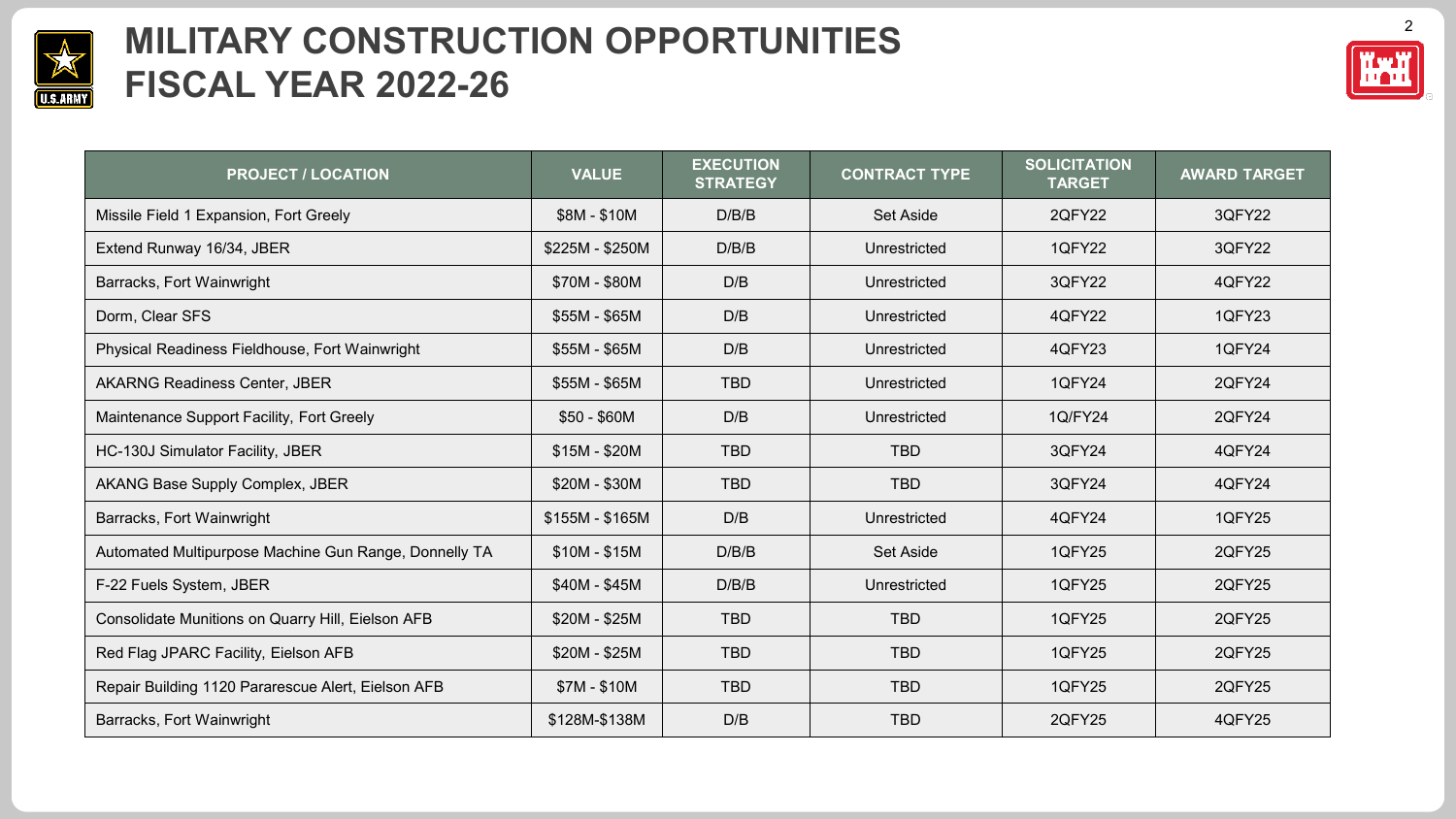

### **MILITARY CONSTRUCTION OPPORTUNITIES FISCAL YEAR 2022-26 - CONTINUED**



| <b>PROJECT / LOCATION</b>                                       | <b>VALUE</b>  | <b>EXECUTION</b><br><b>STRATEGY</b> | <b>CONTRACT TYPE</b> | <b>SOLICITATION</b><br><b>TARGET</b> | <b>AWARD TARGET</b> |
|-----------------------------------------------------------------|---------------|-------------------------------------|----------------------|--------------------------------------|---------------------|
| Tactical Equipment Maintenance Facility (Lg), Fort Wainwright   | \$100M-\$107M | D/B                                 | TBD                  | 2QFY25                               | 4QFY25              |
| Consolidated Civil Engineer/Security Forces Facility, Clear SFS | \$55M - \$60M | D/B                                 | Unrestricted         | 1QFY26                               | 2QFY26              |
| Barracks, Fort Wainwright                                       | \$90M-\$100M  | D/B                                 | Unrestricted         | 1QFY26                               | 3QFY26              |
| Tactical Equipment Maintenance Facility, Fort Wainwright        | \$83M-\$88M   | D/B                                 | Unrestricted         | 2QFY26                               | 4QFY26              |
| Tactical Equipment Maintenance Facility, Fort Wainwright        | \$87M-\$92M   | D/B                                 | Unrestricted         | 2QFY26                               | 4QFY26              |
| <b>Surface Deployment Complex</b>                               | \$24M-\$29M   | D/B                                 | Unrestricted         | 2QFY26                               | 4QFY26              |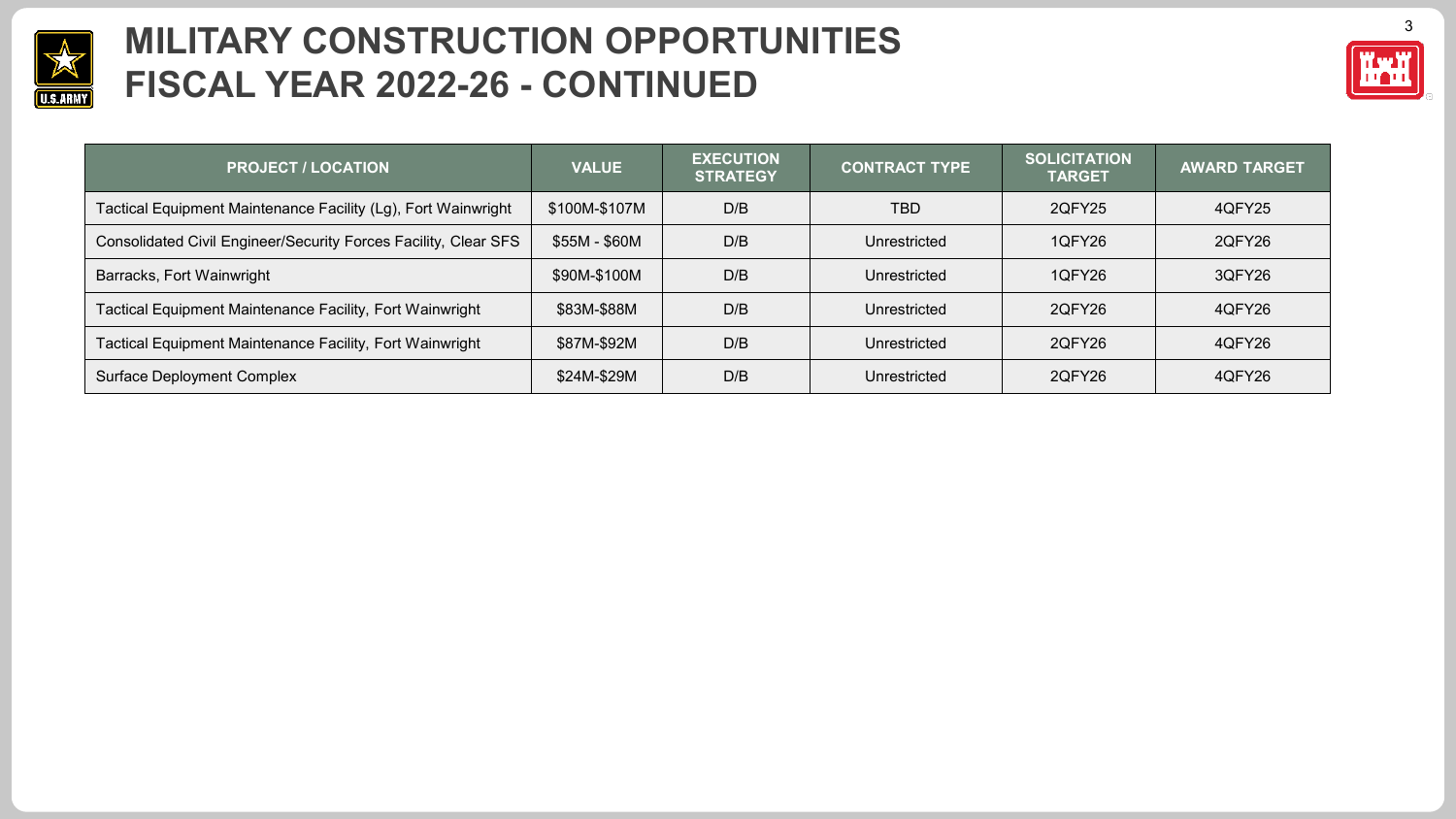

### **MILITARY CONSTRUCTION OPPORTUNITIES EMERGING KC-135 PROGRAM**



| <b>PROJECT / LOCATION</b>                                           | <b>VALUE</b>  | <b>EXECUTION</b><br><b>STRATEGY</b> | <b>CONTRACT TYPE</b> | <b>SOLICITATION</b><br><b>TARGET</b> | <b>AWARD TARGET</b> |
|---------------------------------------------------------------------|---------------|-------------------------------------|----------------------|--------------------------------------|---------------------|
| KC-135 Redistribution Construct Admin Building, Eielson AFB         | $$10M - $15M$ | TBD.                                | TBD.                 | 1QFY25                               | 2QFY25              |
| KC-135 Redistribution Add/Alter Fuel Cell Hangar, Eielson AFB       | $$10M - $15M$ | TBD.                                | TBD.                 | 1QFY25                               | 2QFY25              |
| KC-135 Redistribution Construct Permanent Party Dorm, Eielson AFB   | $$65M - $75M$ | TBD.                                | TBD.                 | 1QFY25                               | 2QFY25              |
| KC-135 Redistribution Add/Alter Squad Ops Building, Eielson AFB     | $$15M - $20M$ | <b>TBD</b>                          | TBD.                 | 1QFY25                               | 2QFY25              |
| KC-135 Redistribution Fuel Issue/Receipt Tank, Eielson AFB          | $$7M - $10M$  | TBD.                                | TBD.                 | 1QFY25                               | 2QFY25              |
| KC-135 Redistribution Construct Vehicle Warm Storage, Eielson AFB   | $$7M - $10M$  | TBD.                                | TBD.                 | 1QFY25                               | 2QFY25              |
| KC-135 Redistribution Construct AGE Warm Storage, Eielson AFB       | $$4M - $7M$$  | TBD.                                | TBD.                 | 1QFY25                               | 2QFY25              |
| KC-135 Redistribution Add/Alter Vehicle Maint Facility, Eielson AFB | $$10M - $15M$ | TBD                                 | TBD.                 | 1QFY25                               | 2QFY25              |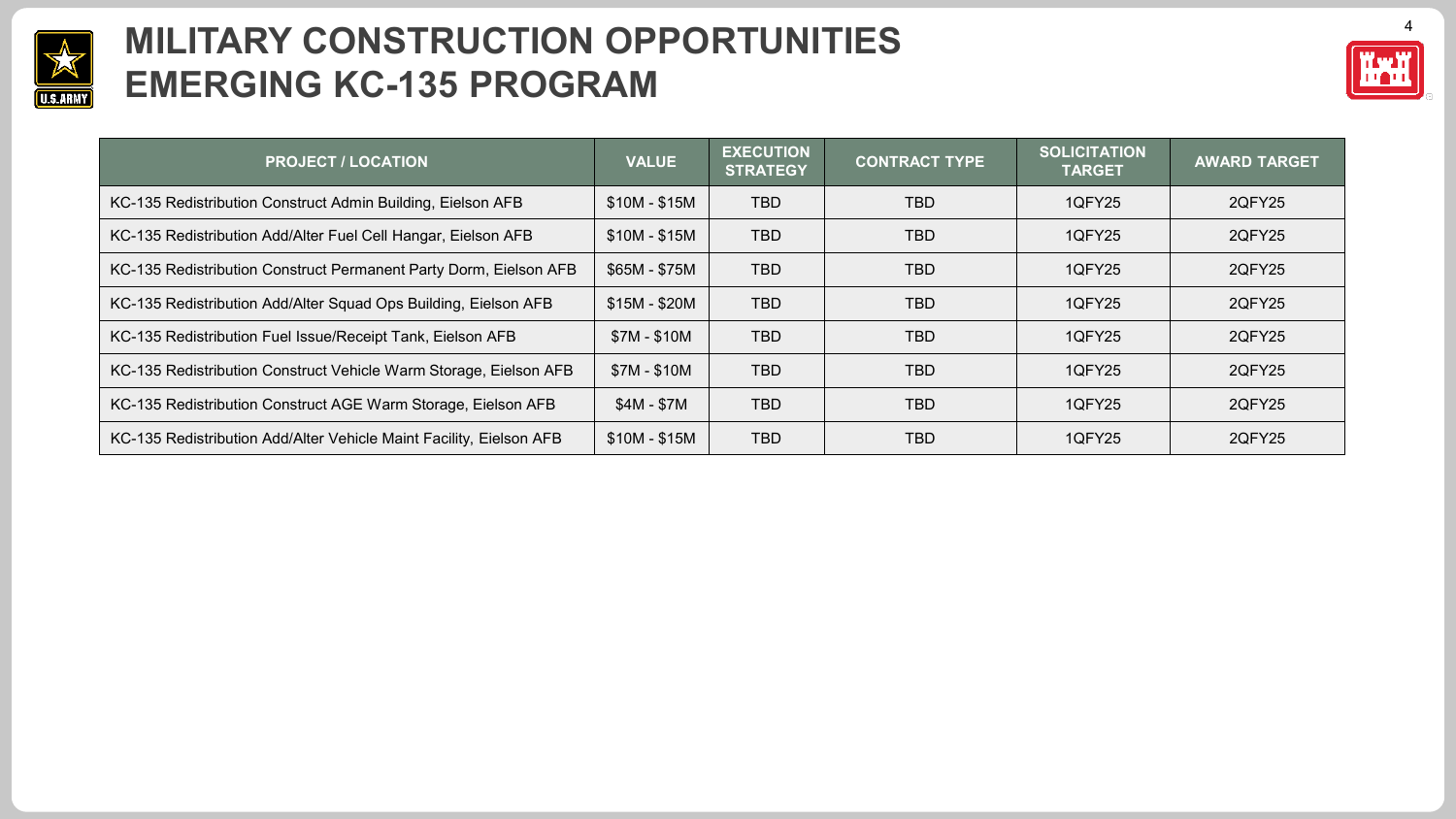

# **SUSTAINMENT, RESTORATION, AND MODERNIZATION FISCAL YEAR 2022-23**



| <b>PROJECT / LOCATION</b>                                   | <b>VALUE</b>    | <b>EXECUTION</b><br><b>STRATEGY</b> | <b>CONTRACT TYPE</b> | <b>SOLICITATION</b><br><b>TARGET</b> | <b>AWARD TARGET</b> |
|-------------------------------------------------------------|-----------------|-------------------------------------|----------------------|--------------------------------------|---------------------|
| Repair CHPP Turbine Generator, Eielson AFB                  | \$25M - \$30M   | D/B/B                               | Unrestricted         | <b>1QFY22</b>                        | 1QFY22              |
| Demo Dormitories, Eareckson AS                              | \$8M - \$11M    | <b>SVC</b>                          | Set Aside            | <b>2QFY22</b>                        | 3QFY22              |
| Long-Term Pier Repair, Eareckson AS                         | \$120M - \$130M | D/B                                 | Unrestricted         | <b>1QFY22</b>                        | 4QFY22              |
| Multi-site MAR Tower Fire Suppression, Various Locations AK | $$15M - $20M$   | D/B/B                               | Unrestricted         | 3QFY22                               | 4QFY22              |
| Repair Site Water Storage Tank, Cape Lisburne               | $$15M - $20M$   | D/B/B                               | Set Aside            | 3QFY22                               | 4QFY22              |
| Repair Multi Site Building Fire Suppression, Cape Lisburne  | $$1.0M - $1.4M$ | D/B/B                               | Set Aside            | 3QFY22                               | 4QFY22              |
| Repair Superheater and Economizer, Eielson AFB              | $$10M - $12M$   | D/B                                 | Set Aside            | 3QFY22                               | 4QFY22              |
| Repair Arctic Utilidor Ph D-2, Eielson AFB                  | $$15M - $18M$   | D/B                                 | Set Aside            | 3QFY22                               | 4QFY22              |
| Building 658 HVAC, Elec, FP Upgrades, Fort Greely           | $$3M - $8M$     | <b>DB</b>                           | <b>SRM IDIQ</b>      | 3QFY22                               | 4QFY22              |
| Missile Assembly Building Replace UPS                       | \$500 - \$800K  | D/B/B                               | Set Aside            | 3QFY22                               | 4QFY22              |
| Repair Barracks Building 3718, Fort Wainwright              | \$12M-\$18M     | D/B/B                               | <b>TBD</b>           | <b>1QFY23</b>                        | 2QFY23              |
| Repair Barracks Building 3207, Fort Wainwright              | \$10M-\$15M     | D/B/B                               | <b>TBD</b>           | <b>1QFY23</b>                        | 2QFY23              |
| Repair Company Headquarters Building 3712, Fort Wainwright  | \$12M-\$15M     | D/B/B                               | <b>TBD</b>           | 2QFY23                               | 3QFY23              |
| Repair Oliktok Road, Oliktok, AK                            | \$8M-\$11M      | D/B/B                               | <b>TBD</b>           | 2QFY23                               | 3QFY23              |
| Repair Fire Suppression Building 2088, Fort Wainwright      | \$11M-\$16M     | <b>DB</b>                           | <b>TBD</b>           | 2QFY23                               | 4QFY23              |
| Repair Fixed Wing Parking Apron, Fort Wainwright            | \$12M-\$18M     | <b>DB</b>                           | <b>TBD</b>           | 2QFY23                               | 4QFY23              |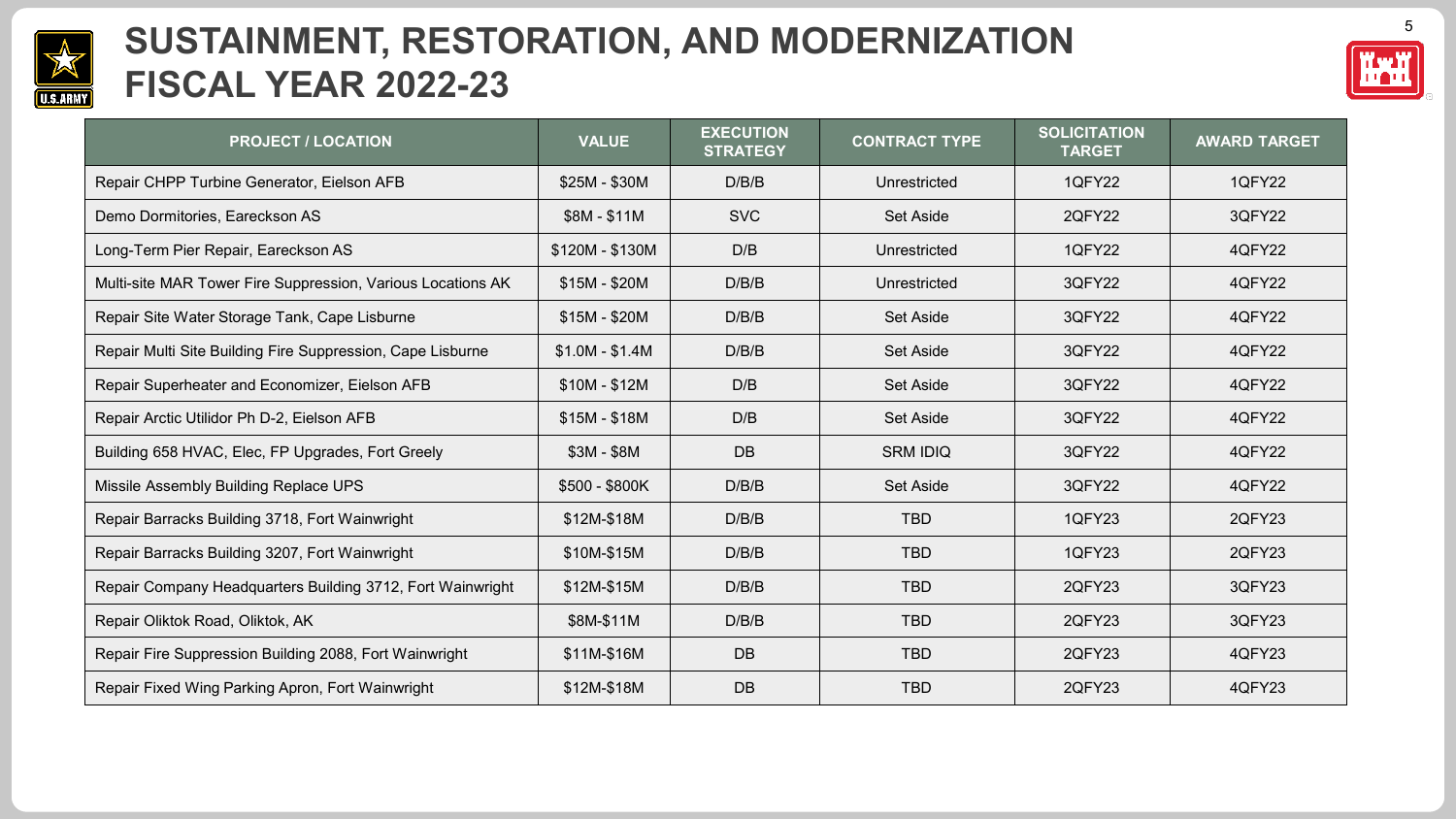

# **CIVIL WORKS POTENTIAL OPPORTUNITIES FISCAL YEAR 2022-23**



| <b>PROJECT / LOCATION</b>             | <b>VALUE</b> | <b>EXECUTION</b><br><b>STRATEGY</b> | <b>CONTRACT TYPE</b> | <b>SOLICITATION</b><br><b>TARGET</b> | <b>AWARD TARGET</b> |
|---------------------------------------|--------------|-------------------------------------|----------------------|--------------------------------------|---------------------|
| Craig Harbor                          | \$30-\$35M   | D/B/B                               | Unrestricted         | 2QFY23                               | 4QFY23              |
| Petersburg Navigation Improvements    | \$5-\$10M    | D/B/B                               | Set Aside            | 2QFY22                               | 3QFY22              |
| Barrow Storm Damage Reduction Phase 1 | \$40-\$50M   | D/B/B                               | Unrestricted         | 2QFY22                               | 1QFY23              |
| Kenai Bluffs Erosion Protection       | \$20-\$25M   | D/B/B                               | Unrestricted         | 3QFY23                               | 4QFY23              |
| Nome Harbor Modification Phase 1      | \$150-200    | D/B/B                               | Unrestricted         | 2QFY23                               | 4QFY23              |

- All projects dependent upon future Federal and Non-Federal funding appropriations.
- Rock sources key to success. One million tons needed for Barrow, two million for Nome.
- Potential Infrastructure bill has funding for all planning, design, and construction.
- Outyear projects include Elim Harbor, Lowell Creek Diversion, Dutch Harbor.

|               | A Rock  | <b>B</b> Rock | <b>C</b> Rock | <b>D</b> Rock |  |  |  |  |  |  |
|---------------|---------|---------------|---------------|---------------|--|--|--|--|--|--|
| <b>Nome</b>   | 360,210 | 192,966       | 77,311        | 8,439         |  |  |  |  |  |  |
| <b>Barrow</b> | 211,295 | 151,746       | 61,456        | 66,033        |  |  |  |  |  |  |
| <b>Elim</b>   | 32,538  | 29,470        | 27,684        |               |  |  |  |  |  |  |
| Total         | 604,043 | 374,182       | 166,451       | 74,472        |  |  |  |  |  |  |

#### Estimated Rock Quantities (CY)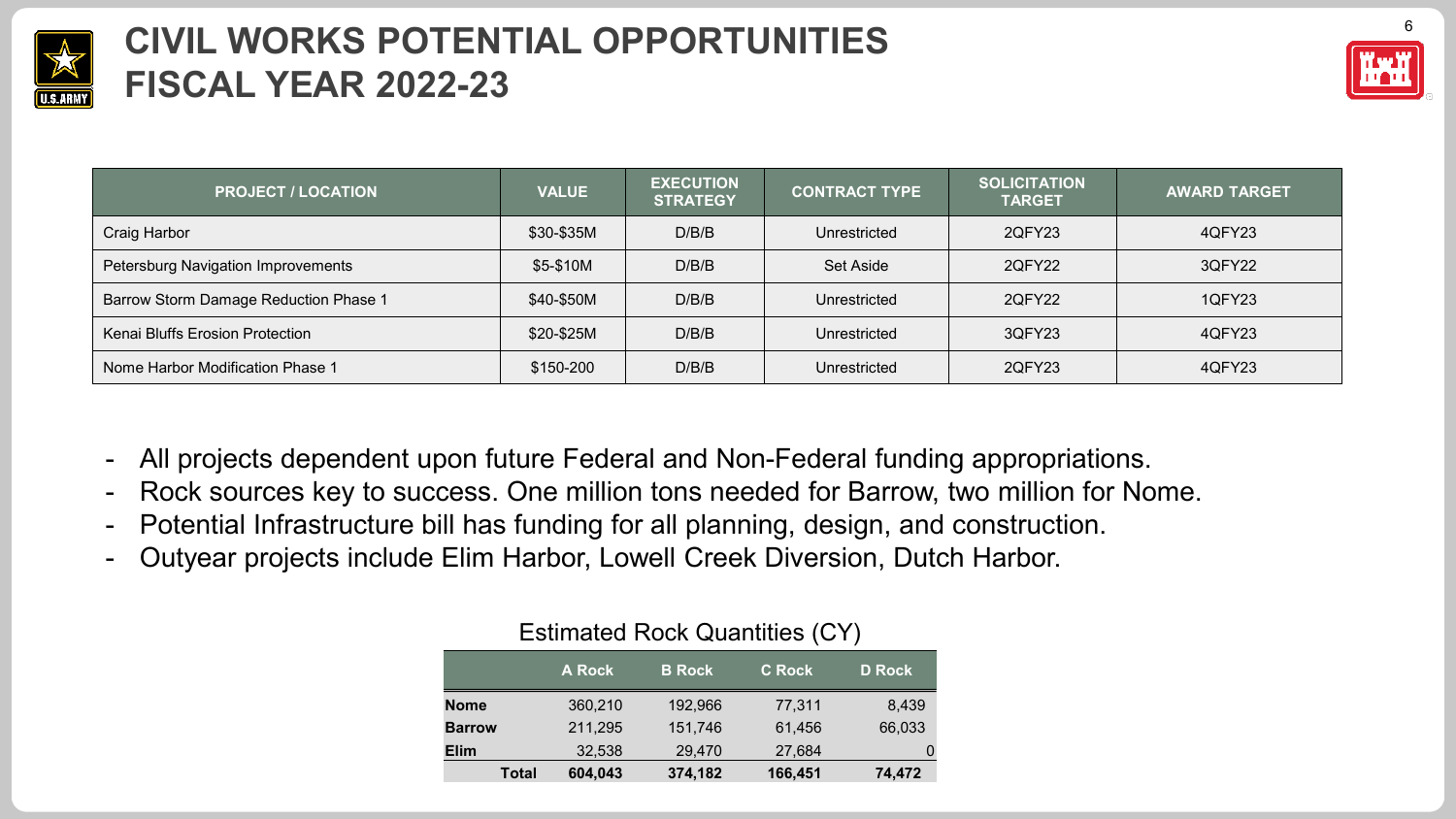

# **HORIZONTAL CONSTRUCTION OPPORTUNITIES**





**Barrow Coastal Erosion DRSAA \$364M** Total Cost: \$364M



**Nome Navigation Improvements IIJA \$250M**

Total Cost: \$592M



**Elim Harbor Improvements IIJA \$3.3M (PED only)**

Design Cost: \$5.5M



**Moose Creek Dam Modification IIJA \$88.5M**

Total Cost: \$153M, Awarded 2021



**Lowell Creek Diversion IIJA \$185M**

Total Cost: \$224M

Infrastructure Investment and Jobs Act, Disaster Relief Supplemental Appropriations Act, and regular appropriations have provided federal funding for many projects. Other projects such as Craig Harbor Improvements and Unalaska/Dutch Harbor Channels are examples of projects subject to funding.



**Kenai Bluffs IIJA \$28M** Total Cost: \$44M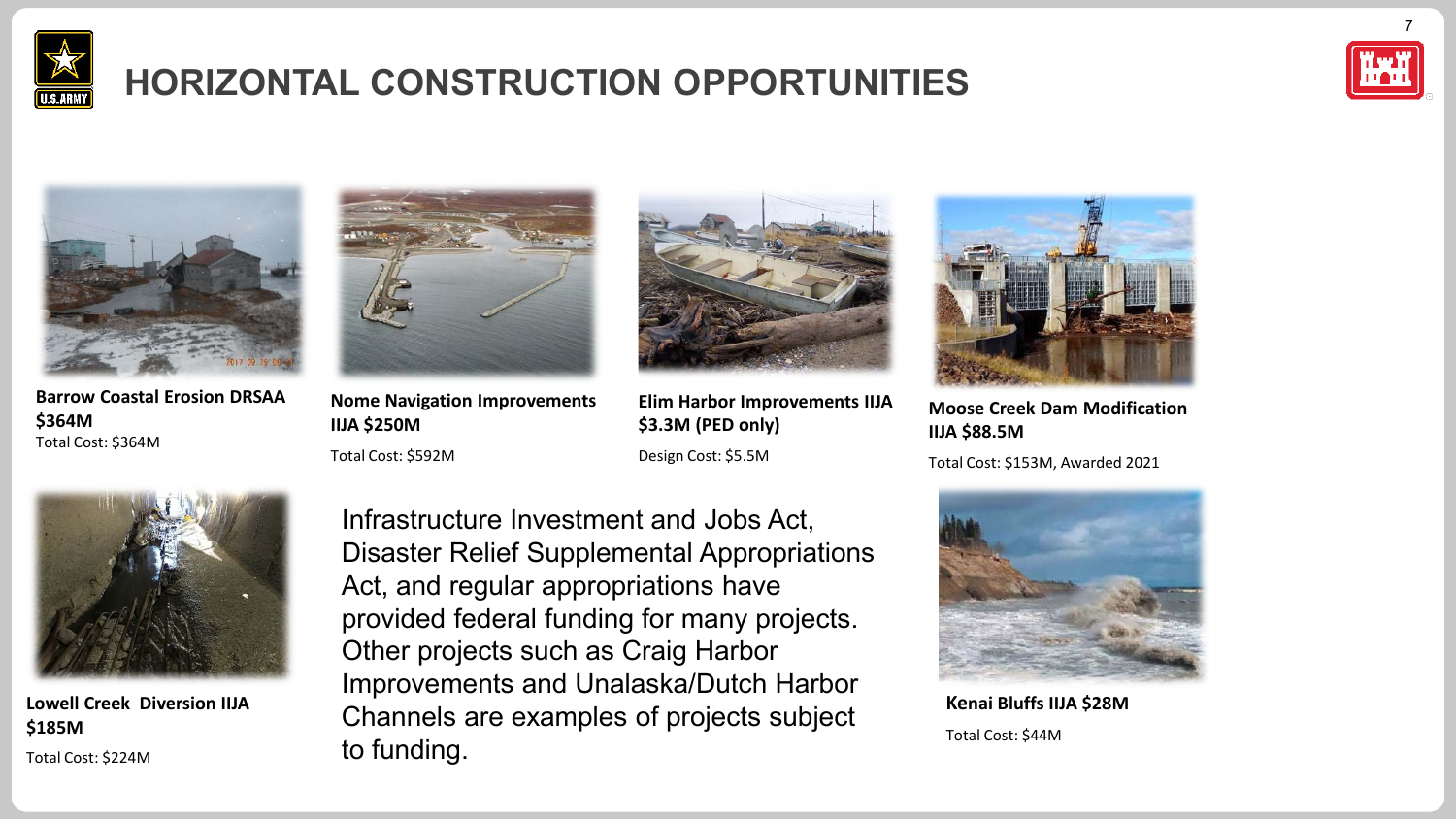

# **INFRASTRUCTURE INVESTMENT AND JOBS ACT & DISASTER RELIEF SUPPLEMENTAL APPROPRIATIONS ACT**



|                             |    |                                               |    |    |                               |                                |                                                               |               |                                   |                |                                    |                                |    |                | PED and Construction Timeline Through FYZ7                             |                          |                           |                |                                    |    |                                             |                           |                |               |
|-----------------------------|----|-----------------------------------------------|----|----|-------------------------------|--------------------------------|---------------------------------------------------------------|---------------|-----------------------------------|----------------|------------------------------------|--------------------------------|----|----------------|------------------------------------------------------------------------|--------------------------|---------------------------|----------------|------------------------------------|----|---------------------------------------------|---------------------------|----------------|---------------|
|                             |    | <b>FY22</b>                                   |    |    |                               |                                | <b>FY23</b>                                                   |               | <b>FY24</b>                       |                |                                    | <b>FY25</b>                    |    |                | <b>FY26</b>                                                            |                          |                           |                | <b>FY27</b>                        |    |                                             |                           |                |               |
| Project                     | Q1 | Q <sub>2</sub><br>Oct-Dec   Jan-Mar   Apr-Jun | Q3 | Q4 | Q1                            | Q2                             | Q <sub>3</sub><br>Jul-Sep   Oct-Dec   Jan-Mar   Apr-Jun       | Q4<br>Jul-Sep | Q1<br>Oct-Dec   Jan-Mar   Apr-Jun | Q <sub>2</sub> | Q3                                 | Q4                             | Q1 | Q <sub>2</sub> | Q3<br>Jul-Sep   Oct-Dec   Jan-Mar   Apr-Jun                            | Q4<br>Jul-Sep            | Q1<br>Oct-Dec Jan-Mar     | Q <sub>2</sub> | Q3<br>Apr-Jun                      | Q4 | Q1<br>Jul-Sep   Oct-Dec   Jan-Mar   Apr-Jun | Q <sub>2</sub>            | Q <sub>3</sub> | Q4<br>Jul-Sep |
| Moose Creek Dam             |    |                                               |    |    |                               |                                | CHL023 - MCD Construction (Required Completion Date 6-Jan-24) |               |                                   |                |                                    |                                |    |                | CHL023 - MCD Construction (Extended to Jan-26 if all Opts are awarded) |                          |                           |                |                                    |    |                                             |                           |                |               |
| Petersburg Harbor Improv.   |    | Design (Award Jun-22)                         |    |    | <b>Petersburg Constructon</b> |                                |                                                               |               |                                   |                |                                    |                                |    |                |                                                                        |                          |                           |                |                                    |    |                                             |                           |                |               |
| Barrow Phase 1              |    | Design Phase 1 (Award Q1 FY23)                |    |    |                               |                                | <b>Barrow Phase 1 Construction</b>                            |               |                                   |                |                                    |                                |    |                |                                                                        |                          |                           |                |                                    |    |                                             |                           |                |               |
| Barrow Phase 2              |    |                                               |    |    |                               | Design Phase 2 (Award Q2 FY23) |                                                               |               |                                   |                | <b>Barrow Phase 2 Construction</b> |                                |    |                |                                                                        |                          |                           |                |                                    |    |                                             |                           |                |               |
| Nome Phase 1                |    | Design Phase 1 (Award Sep-23)                 |    |    |                               | Nome Phase 1 Construction      |                                                               |               |                                   |                |                                    |                                |    |                |                                                                        |                          |                           |                |                                    |    |                                             |                           |                |               |
| Nome Phase 2                |    |                                               |    |    |                               |                                | Design Phase 2 (Award Q3 FY25)                                |               |                                   |                |                                    |                                |    |                |                                                                        |                          | Nome Phase 2 Construction |                |                                    |    |                                             |                           |                |               |
| Nome Phase 3                |    |                                               |    |    |                               |                                |                                                               |               |                                   |                |                                    | Design Phase 3 (Award Q1 FY27) |    |                |                                                                        |                          |                           |                |                                    |    |                                             | Nome Phase 3 Construction |                |               |
| Craig Harbor Improv.        |    | Design (Award Q4 FY23)                        |    |    |                               |                                |                                                               |               |                                   |                | <b>Craig Construction</b>          |                                |    |                |                                                                        |                          |                           |                |                                    |    |                                             |                           |                |               |
| Unalaska Dutch Harbor**     |    | Design (Award Q1 FY24)                        |    |    |                               |                                |                                                               |               |                                   |                | <b>Dutch Construction</b>          |                                |    |                |                                                                        |                          |                           |                |                                    |    |                                             |                           |                |               |
| Kenai Bluffs***             |    | Design (Award Q4 FY23)                        |    |    |                               |                                |                                                               |               |                                   |                | <b>Kenai Construction</b>          |                                |    |                |                                                                        |                          |                           |                |                                    |    |                                             |                           |                |               |
| Elim                        |    |                                               |    |    | Design (Award Q4 FY24)        |                                |                                                               |               |                                   |                |                                    |                                |    |                |                                                                        | <b>Elim Construction</b> |                           |                |                                    |    |                                             |                           |                |               |
| Lowell - Site Activation    |    |                                               |    |    |                               |                                | Design - Site Activation (Award Q3 FY24)                      |               |                                   |                |                                    |                                |    |                | Lowell - Site Activiation Construction                                 |                          |                           |                |                                    |    |                                             |                           |                |               |
| Lowell - Main Contract DB** |    |                                               |    |    |                               |                                | Design - Design-Build (Award Q4 FY25)                         |               |                                   |                |                                    |                                |    |                |                                                                        |                          |                           |                | Lowell Construction - Design-Build |    |                                             |                           |                |               |

#### PED and Construction Timeline Through FY27



= Design Phase *\* Total Project Cost includes Fed and Non-Fed Funds rounded to the nearest \$100k*

*\*\*A/E to complete project designs, Government to contract with A/E*

= Construction Phase *\*\*\*A/E to complete project designs, Sponsor contracted with A/E*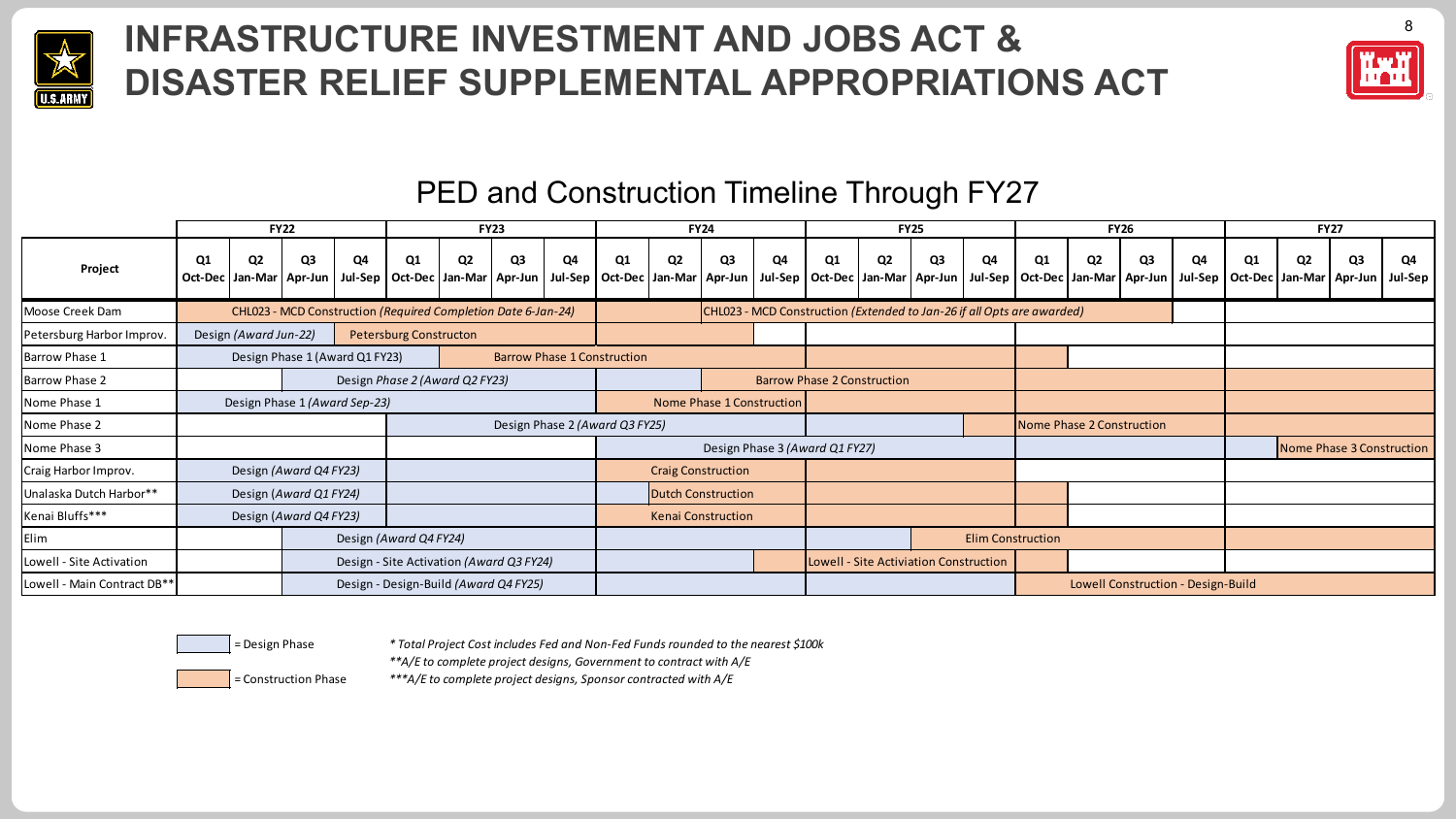

# **FORT GREELY SM-1A DEACTIVATED NUCLEAR POWER PLANT PROGRAM**



Two Phases: Utility Separation and SM-1A Reactor Decommissioning

Utility Separation:

Awarded and work commenced.

Reactor Decommissioning and Disposal (D&D) Major Steps:

- Overall Planning Contract Awarded
- Request for Proposal released 11 Feb 22. Proposals received 15 Mar 22\*
- Award Decommissioning Contract July 2022 (exercise options in 2023 and 2024)
- Decommissioning anticipated to take six years to implement

\*In active procurement. Direct all questions to Baltimore District Contracting.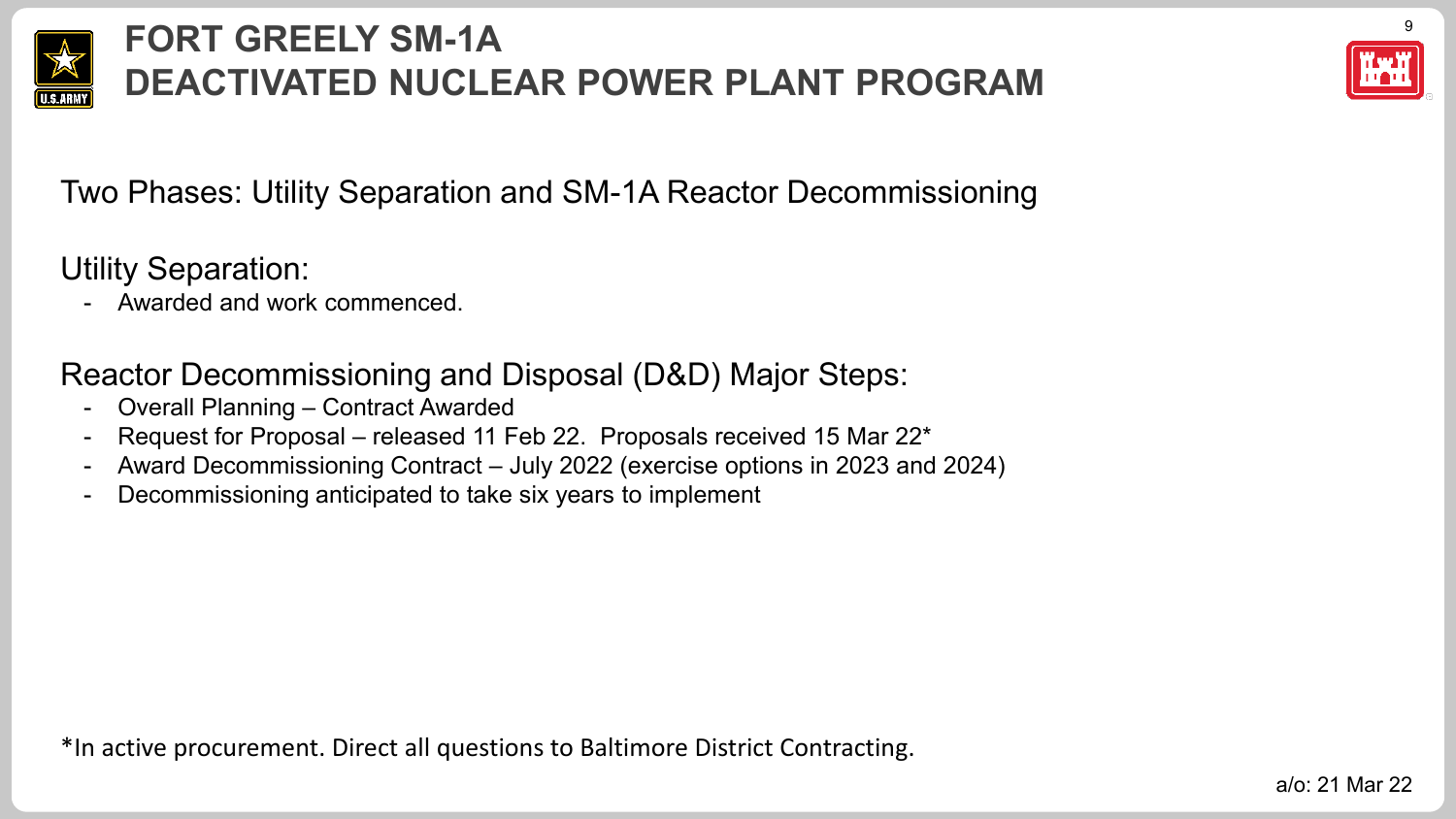

# **ENVIRONMENTAL OPPORTUNITIES FISCAL YEAR 2022-23**



| <b>PROGRAM / PROJECT</b>                                                                | <b>VALUE</b> | <b>CONTRACT</b><br><b>TYPES</b>        | <b>SOLICITATION</b><br><b>TARGET</b> | <b>AWARD</b><br><b>TARGET</b> |
|-----------------------------------------------------------------------------------------|--------------|----------------------------------------|--------------------------------------|-------------------------------|
| Army and Air Force Environmental Program                                                | \$10M        | <b>Various</b>                         | $2Q-3Q$<br><b>FY22</b>               | 3Q and 4Q FY22                |
| <b>Formerly Used Defense Sites Program</b>                                              | \$6M         | <b>Various</b>                         | 1Q-3Q FY22                           | <b>3Q FY22</b>                |
| <b>Environmental Remediation Services (ERS) MATOC</b>                                   | \$100M       | Unrestricted                           | Advertised                           | <b>3Q FY22</b>                |
|                                                                                         |              |                                        |                                      |                               |
| Hazardous/Toxic/Radioactive Waste (HTRW) Architect-<br>Engineering (A/E) Services MATOC | \$250M       | <b>Small Business/</b><br>Unrestricted | 3Q FY22                              | <b>1Q FY23</b>                |
|                                                                                         |              |                                        |                                      |                               |
| Army and Air Force Environmental Program                                                | \$15M        | <b>Various</b>                         | 2Q - 3Q FY23                         | 3Q and 4Q FY23                |
| <b>Formerly Used Defense Sites Program</b>                                              | \$15M        | <b>Various</b>                         | 1Q - 2Q FY23                         | 3QFY23                        |
| <b>Environmental Support Services (MATOC)</b>                                           | \$48M        | <b>Small Business</b>                  | <b>1Q FY23</b>                       | <b>3Q FY23</b>                |
| Former Umiat AF Station Landfill Remedial Design and<br>Action                          | \$97M        | <b>Various</b>                         | <b>2Q FY23</b>                       | <b>3Q FY23</b>                |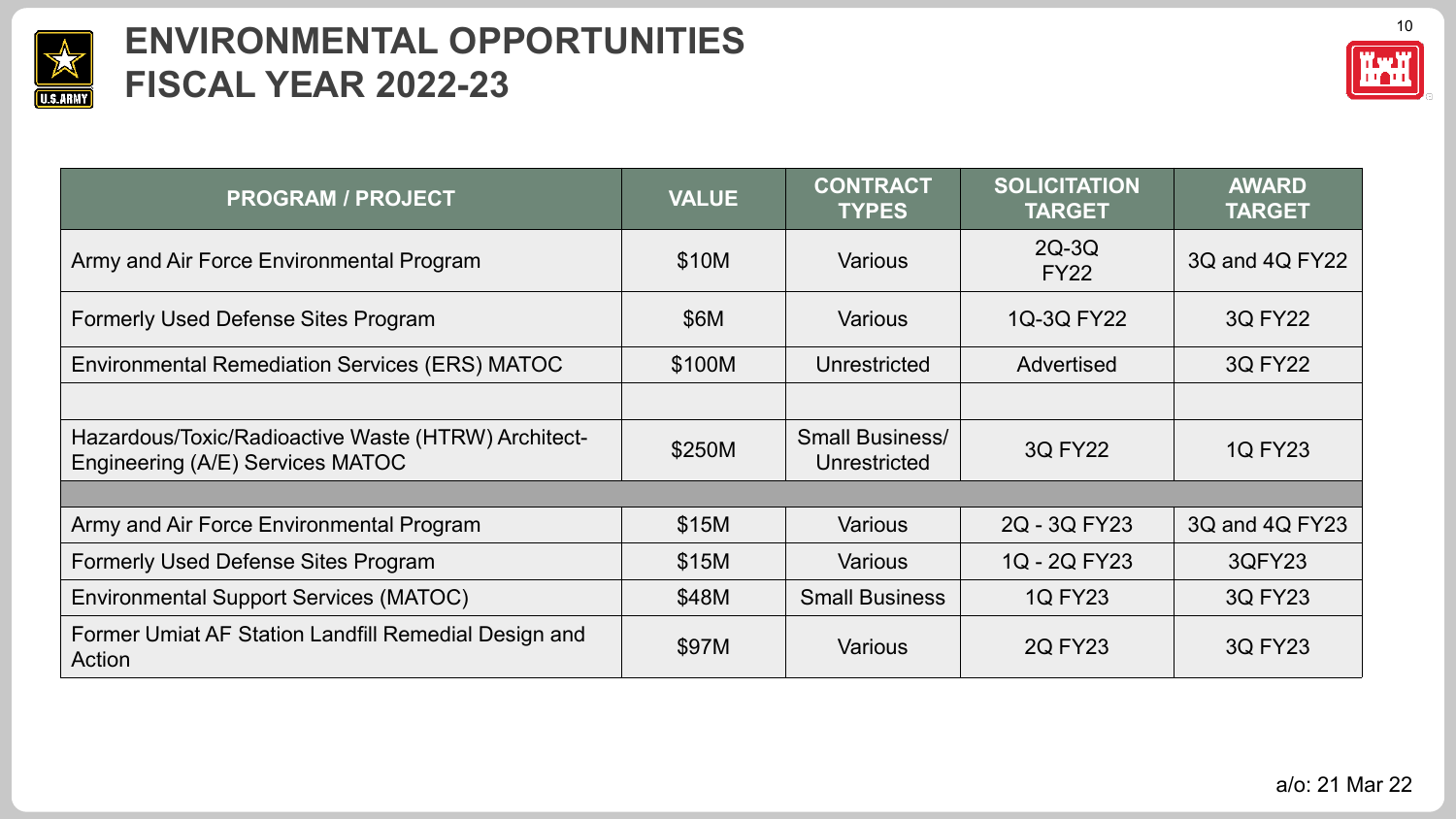

# **BEST PRACTICES CONSTRUCTION**



- **Partnering** Improved communications and issue resolution. Open honest communications. Engage even if not part of formal contract requirements. Start early and include all levels of the project team.
- **Joint Risk Register**  Expect it to become standard contract requirement. Intent is to have entire project team (including Contractor) identifying and managing risks. This enhances the partnering effort and will provide benefits to both the Contractor and Government.
- **Change Management**  Aim for resolution of changes in 30 days for typical small actions. Communication of priorities.
- **Issue Resolution** Claims only get worse with time. Elevate claims/disputes in the organization for prompt decisions. We may disagree, but that is OK. Everyone knows where they stand. Consider issue escalation ladder to encourage resolution at lowest possible level prior to escalating to more senior leadership.
- **Design Quality**  Better designs prevent issues in the field. Allows focus on construction and not fixing the design.
- **Promote Safety**  Manage safety and health requirements and risk.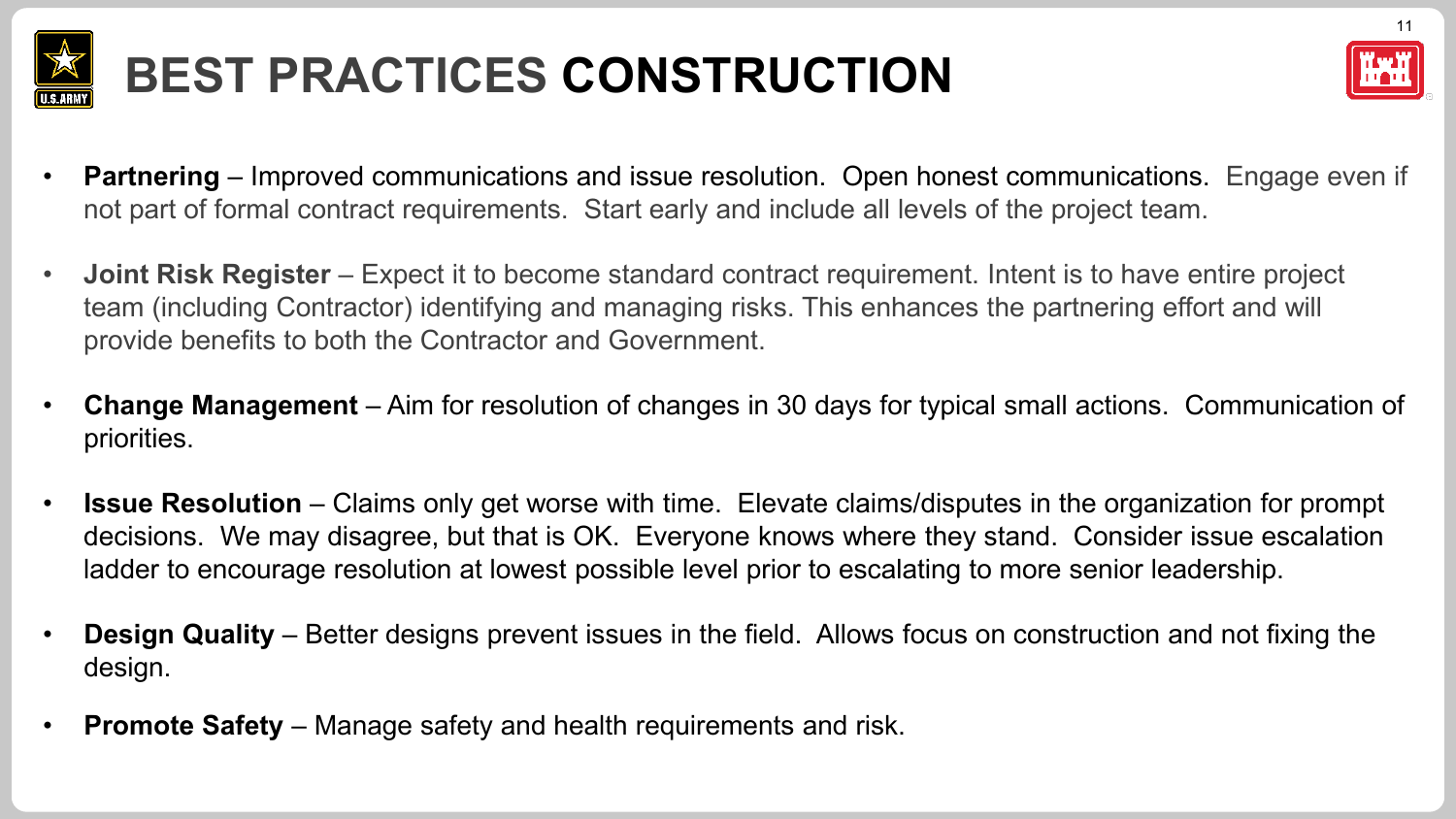

# **BEST PRACTICES CONTRACTING**



### **Participate in Market Research and Outreach Events**

- Track SAM.gov [\(https://sam.gov/](https://beta.sam.gov/)) and respond to sources sought notices for AK District USACE announcements use keyword "W911KB"
- The Alaska District supports both Industry and Government outreach events, such as AGC, SBA, PTAC and SAME

### **If you've never worked with the Alaska District before, consider –**

- Subcontracting
- Partnership (JV, Mentor Protégé)

### **Ask questions during solicitation process and attend site visits**

- **NEW**: PLA: All construction >\$35M w/ exception, MATOC: Longer contracts w/on-off ramp
- Provide what is asked for, we grade the paper

### **Communicate freely and try to resolve issues at the lowest level at the time of their occurrence**

#### **Read and understand your contract**